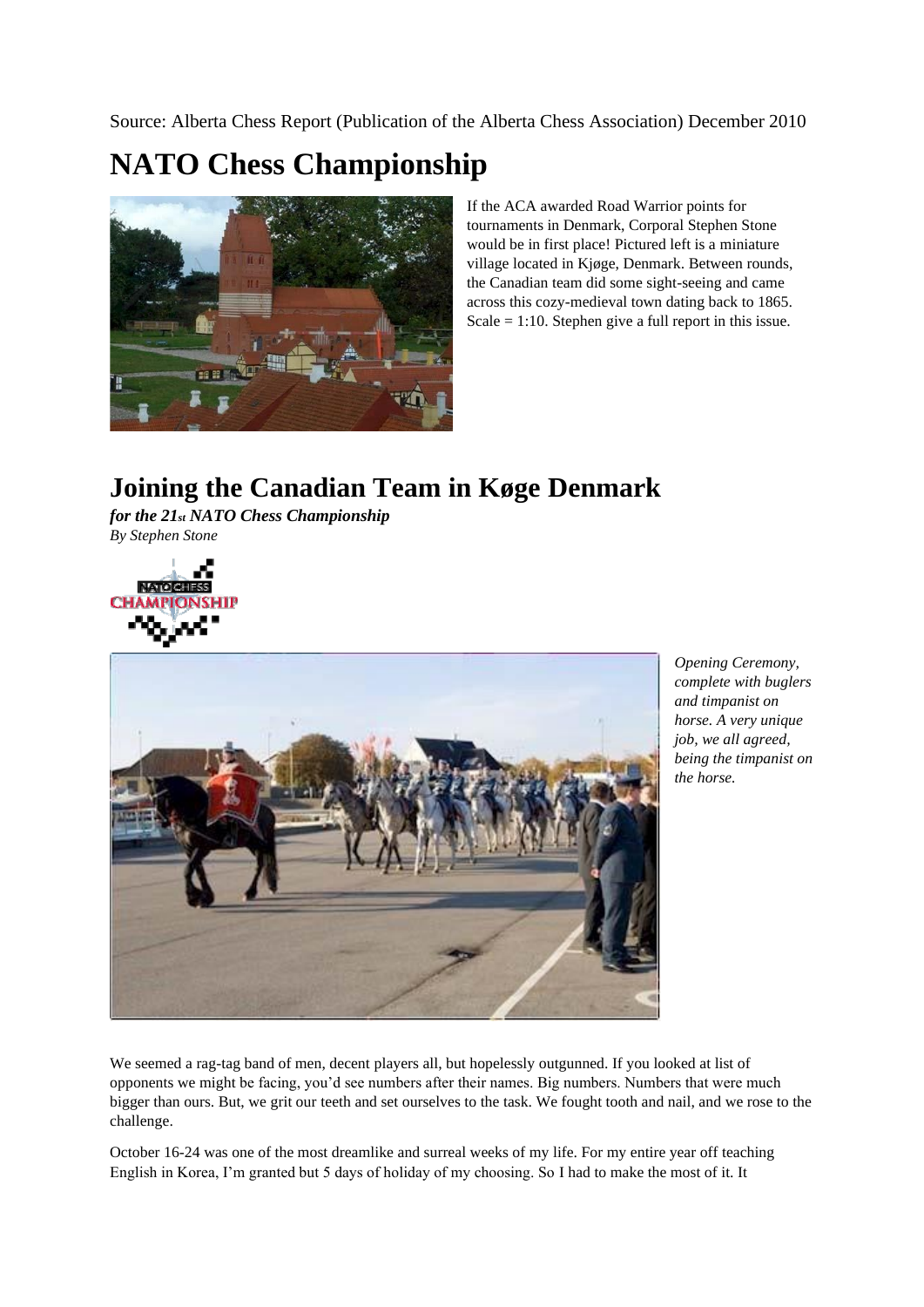demanded something awesome. Something ridiculous. Something amazing to compensate for a year of toil, for my year of teaching kindergarteners that at times would rather throw books in the air ("Whoops! Did I do THAT teacher?" written tauntingly on a face) than read them. NATO Miltary Chess Tournament in Denmark. Oh yeah! Whhhhhaaaaaatttt?

As I strolled through the airports in Seoul and Istanbul, I couldn't help but walk briskly with a grin. Did I meet any other travelers with a more random purpose in the airports than myself? Nope! How to explain: "Well… I'm a Canadian teaching English in Korea. But before that I studied music at university, where I also made a chess club. And… well, I was a musician for the military as well. Part-time. And that's actually why I'm going to Denmark right now… The military. Which I'm on leave from (but will be going back to). I'm playing chess for them."



Canadian team + family.

*Left to Right (behind): MCpl Rodney Goodall (2 Svc Bn, Petawawa), Cpl Stephen Stone (L Edm R, Edmonton), Cpl Frédéric Langelier (3 R22R, Quebec), MCpl Brian Murray (Joint Signals Regiment, Kingston), Maj Régis Bellemare (1 Svc Bn, Edmonton), From Left to Right (in front: Abeda Ghiacy, Jelani Ghiacy (Atco Fronte Kandahar, Kingston) Humaira Ghiacy, Mariam Ghiacy April Murray*

And so, I join the Canadian team: the NATO country with by far the smallest military, the largest land area and the least formal qualification process for this tournament (well, until we become a chess SUPERPOWER next year, anyways!).

Q: What's more random than a Canadian from Korea playing chess in Denmark? A: A Canadian from Korea travelling from Denmark to Sweden with his Turkish friend.

And so I met the team. The Turkish team, that is. As it turns out, they were on the same flight as me from Istanbul to Copenhagen and we took the same van from the airport to the tournament site in the small homely town of Koge. We weren't talking long before we became friends. Especially John (that's written "Can") and I.

Somehow it comes up that I like to run. "Let's go running in the mornings at 6:30am before our games!" "Sure, why not!".

I mention I would like to visit Malmo, Sweden, just across the bridge from Copenhagen. I have a percussionist friend there.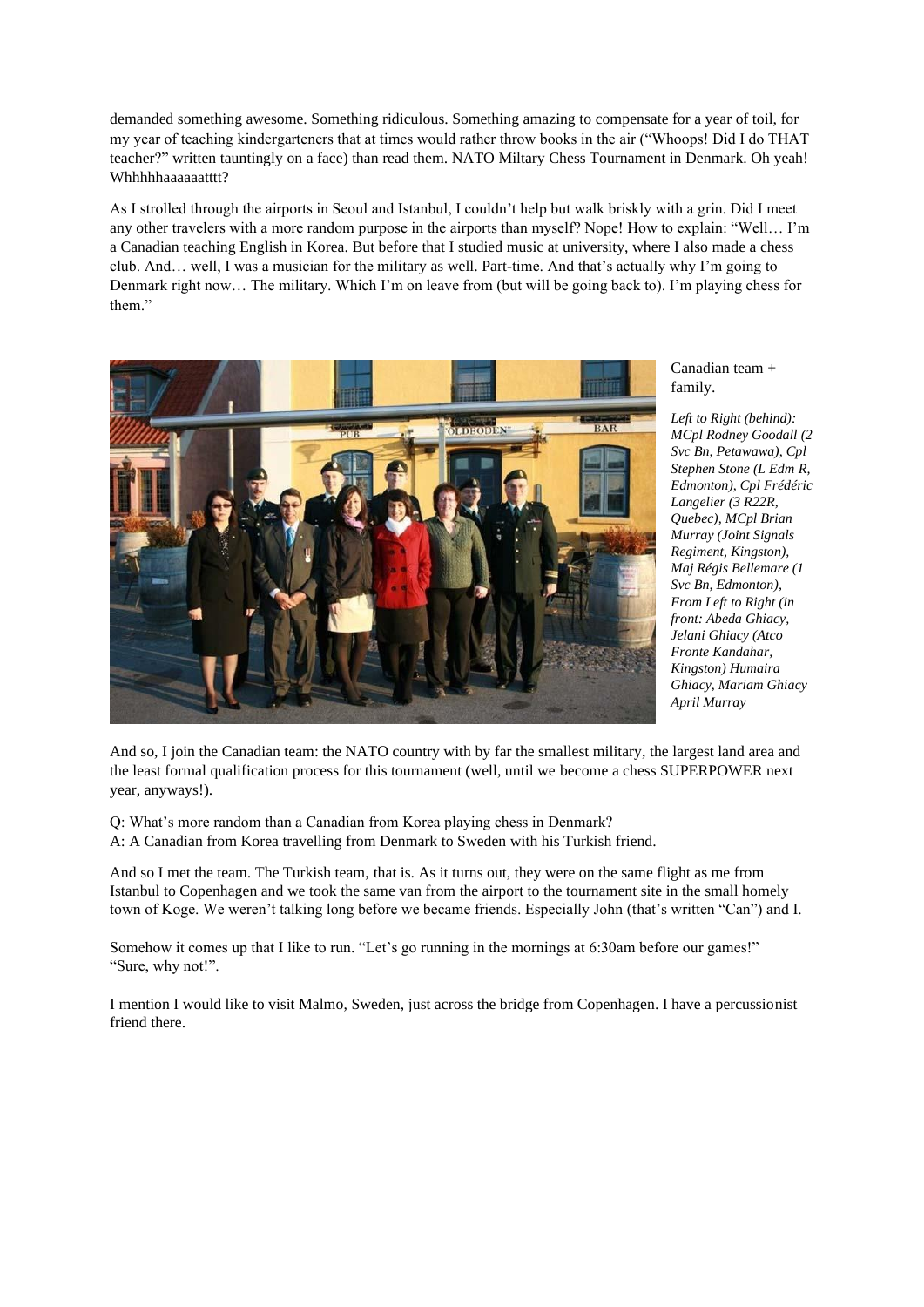

*Handshakes between team captains + mayor of Koge (lady behind) and high ranking military personnel at the opening ceremonies.* 

"I too would like to see Malmo! I will go with you!

And so there was great company for the trip (a much too short but wonderful and packed visit).

I cannot find my team upon arrival at the tournament site.

"Join ours!"

And so I did. We walked around the town of Køge and had Shawarmas for lunch at a Turkish restaurant… it is interesting that for a town of 40,000 people, 1,500 are Turkish there (I thought perhaps Turkish was a more useful language than English). Between the Turkish team and the Turkish neurologist I was chatting with on the plane from Seoul to Istanbul (along with the layover in Istanbul), I felt like I got a small taste of Turkey from the whole adventure.

Being in Denmark and playing chess in a NATO tournament was an experience like no other I have had before. Certainly, it was great being able to see a bit of Denmark… But, more than it being a Danish experience, it was really a multicultural experience. Players from 15 NATO countries met up for this tournament and it is certainly not every day that you find such a mixture of people and languages in one place. I think I will always remember my games against the players from France and Belgium. Along with my Québécois roommate and team Captain, it was also a really great opportunity for practice of my French (the first time  $\Gamma$  ve done post-game chess analysis "en français").

And to meet up with everyone in Denmark, seeing most of the team for the first time, but unifying as Canadians, was very special. As the Arrogant Worms "2nd national anthem" written for our country simply states it: "Canada is Really Big!" It's not every day that one gets to meet up with our brethren that live off in some other part of the country.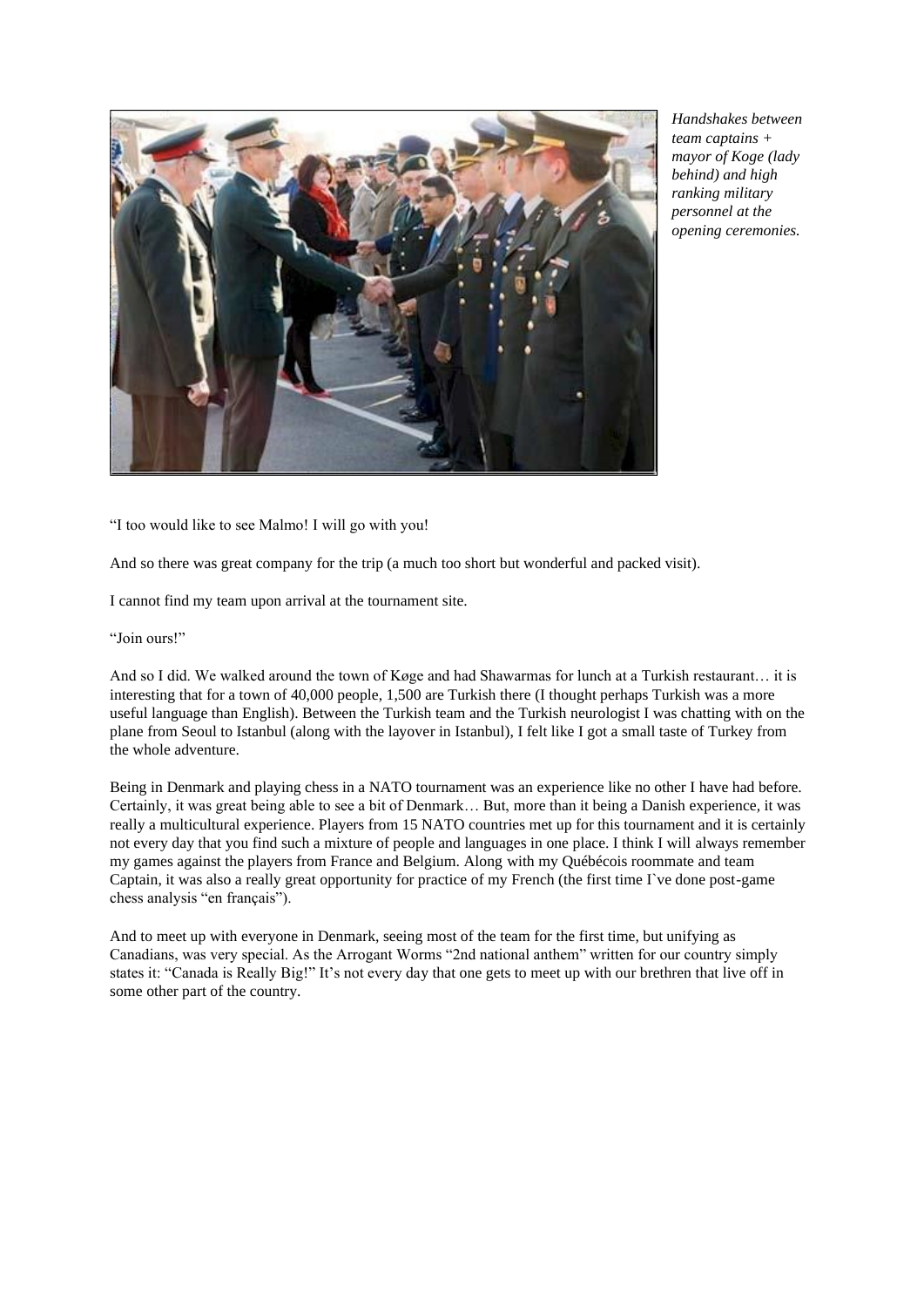

*Tournament Hall, before the first game. Complete with NATO country flags.*

Whether chatting with the Germans, going on adventures with my Turkish friends or even hearing the stories of our own fellow Canadians (note, our one team-mate, Jelani, is Afghan-Canadian and I think it was good to hear of the world over there directly from him and his family), it was certainly an enriching experience filled with much camaraderie. Especially, that is, shared amongst the stories of battles fought at the board.

The games of course, were the point of it all! Intense bloody battles as two countries round after round duke it out on the 8x8 board. A deceptively civil looking battlefield. For all of us, we shake hands and then exchange token gifts from our respective countries. But then it starts… For myself, my mind becomes set: FIGHT! KILL! RIP EM TO SHREDS. ARRRRGGHGGG! FOCUS. CALCULATE. SQUEEZE. DON'T GIVE AN INCH. My opponent is my friend when I shake his hand, when we talk before the game or when we look at it afterwards. But during the match he is the foe I must obliterate!



*Jelani Ghiacy (left), from Kingston, Ontario and Team Captain Major Régis Bellemare (right), from Edmonton, Alberta. Canadian Content Note: Régis Bellemare founded the International Chess Club in Kandahar, Afghanistan, which Jelani Ghiacy continues to operate as the current president.*



*My good friend and roommate Frédérique Langelier (Cpl) of Québec (right), deep in concentration against a Belgium player*

The tournament itself was actually the strongest tournament I have (to this point) played in my life. The bulk of the players were rated over 2000, reaching up to 2519 (with the top player from Germany). If you looked at our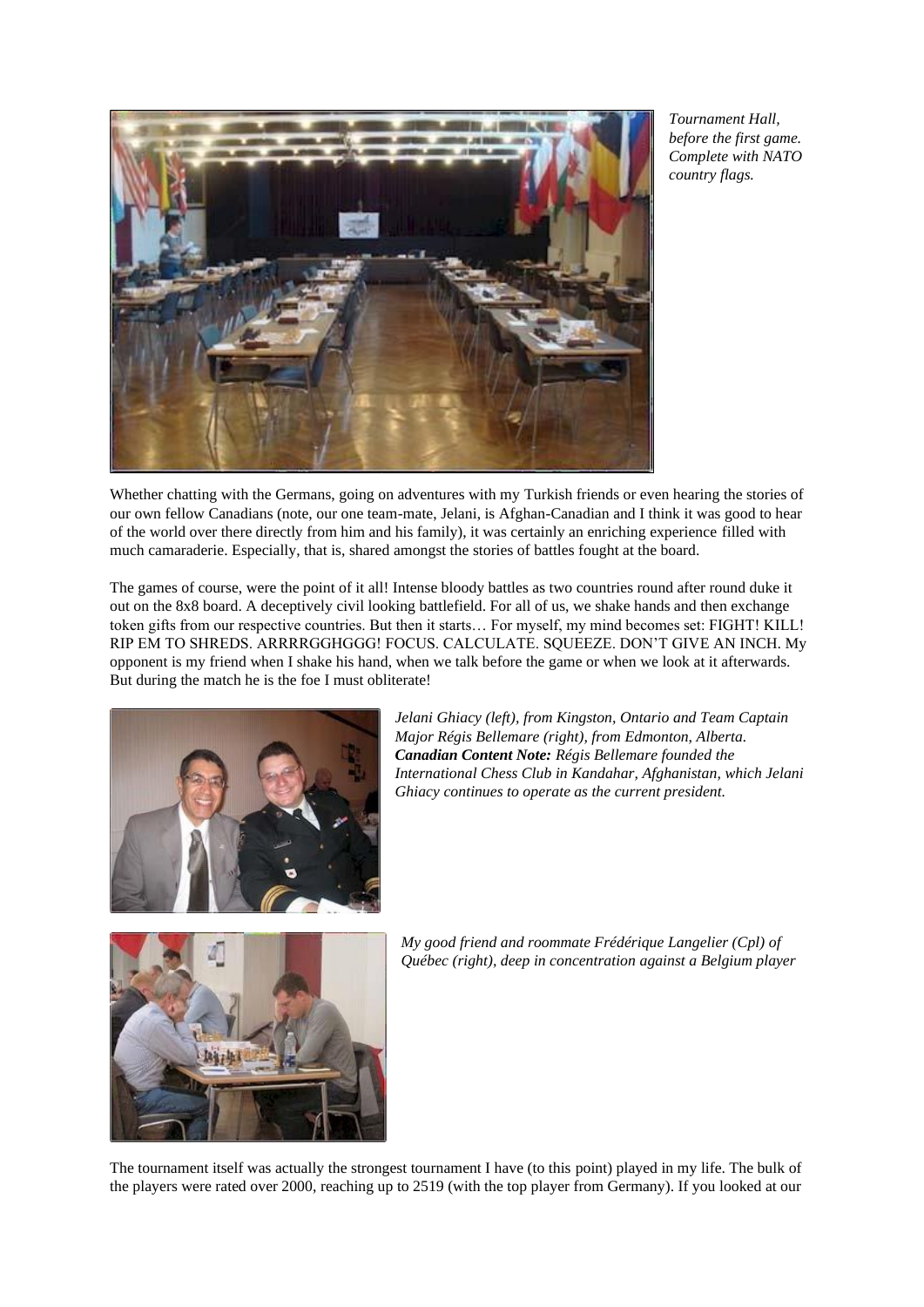team on paper, we were by far the lowest rated. Considering the pool of people available though, ours is also the smallest and spread out over the largest area (especially if you consider, say, the odd person taken from Afghanistan or Korea). A break-down of a few of the countries' military numbers, courtesy of Wikipedia: (comparison of Active + Reserve Personnel, approximate): Canada 80,000 (maybe 100,000, if including "supplementary"). Lithuania 115,000. Belgium 147,000, Germany, 600,000 Turkey 1,000,000, USA 3,000,000.



*Prepping for one of the craziest games I've ever played, against my good friend Can (it's not often a person can sacrifice a queen and only one tempo (and no pieces) in return and then have a winning position…). Can's fierce determination saw him through in the end, but there were points at which I had winning opportunity as well. It was an excellent game.*

Despite being outgunned though, throughout the tournament we had focus and we had determination and as it turned out, the big intimidating numbers by people's names were not such a big deal (you start to get into the mindset of: oh, only rated 2000? No problem!). We were happy with our end-result: it is the first time (in Canada's three years since its return to the tournament ) that the team had a full roster and also that it has taken down another full complement team. We finished above Luxemburg (not-so-fully manned ) and Lithuania! Throughout the tournament, we cautiously followed the scores with hope, only half-jokingly making it our goal to take down our "archnemesis". We were rewarded in the end.

As per performance rating in the tournament, we all played hundreds of points above our supposed ratings. For myself, considering the calibre of players, I was actually very happy with my 2.5/7, in my first international tournament (I could have maybe won 2 more of my games, being a little more careful... but I could have lost the ones I got, as well!). Major Régis Bellemare, our other Western Canadian representative (currently also from Edmonton) took the top Canadian spot with his 3/7. And at this tournament, any win a person gets there counts for a lot, when you consider the strength of the opponents they are torn away from. We all got at least one! All in all, despite being the "little guys" at a strong competition, we held our own in and gave a respectable showing.



*Tivoli: amusement park/nature park in the middle of Copenhagen. A beautiful surreal little world.*

As a whole, it was an amazing experience and an interesting taste of the Scandinavian countries. The chess was great, but the people even better. A feeling of family amongst our Canadian team and friends with all the faces from other countries… that alas, may be difficult to see in the foreseeable future. But then, perhaps we may all be able to meet again at the next NATO Chess tournament: summer 2011 in Lithuania